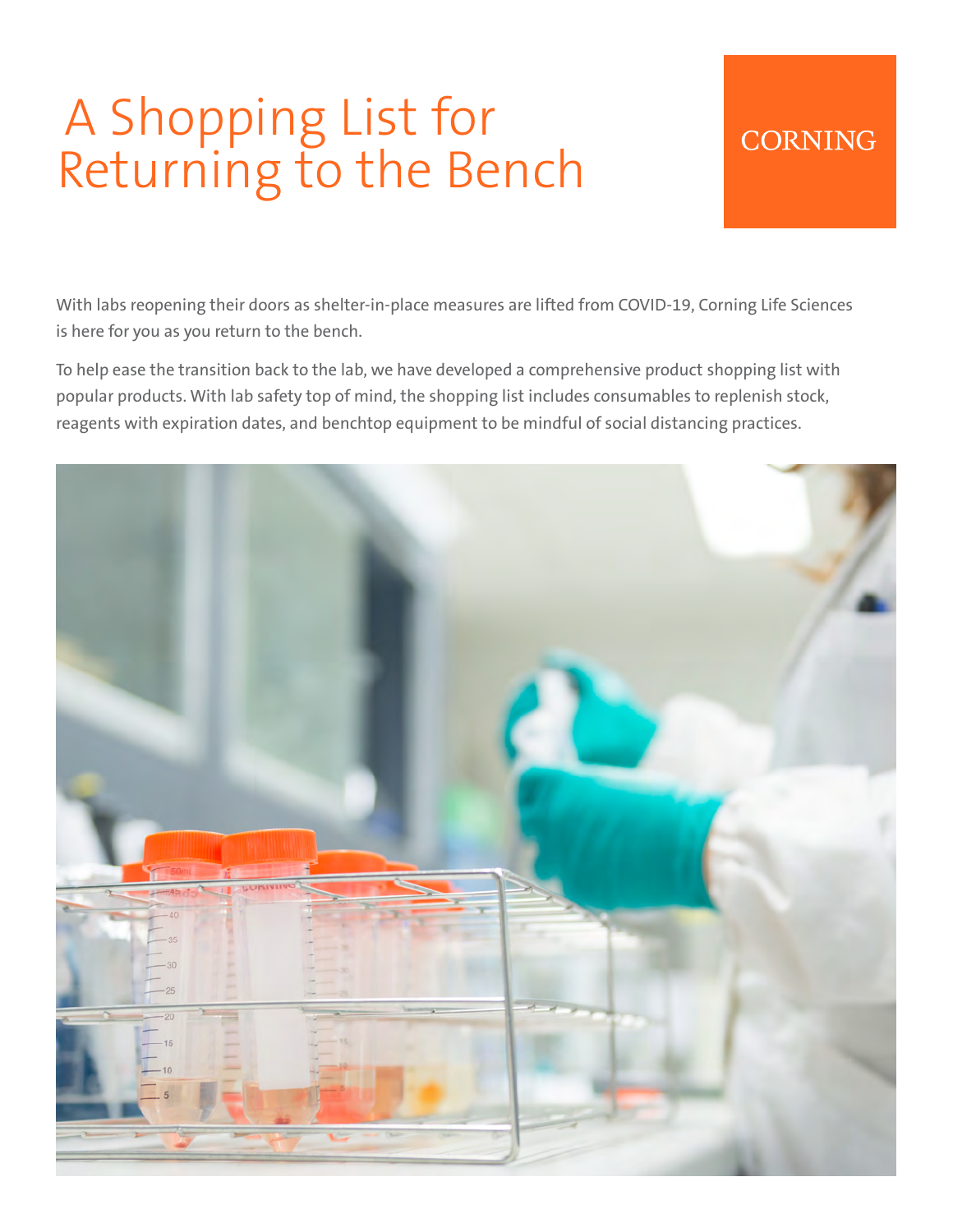

### Interactive Shopping List for Returning to the Bench

Click on a product category below to open a list of popular Corning lab products in each category. Use the following product list as your shopping list by entering the quantity of any item you want to order in the first column. Click on the Home icon  $($ <sup>(</sup>) on any page to return to this page and the links to other product categories. For a complete product list, visit **www.corning.com/lifesciences**.

| <b>Cell Culture</b>    |  |  |  |  |  |  |  |  |  |  |  |  |  |  | З  |
|------------------------|--|--|--|--|--|--|--|--|--|--|--|--|--|--|----|
|                        |  |  |  |  |  |  |  |  |  |  |  |  |  |  |    |
| <b>Bioprocess</b>      |  |  |  |  |  |  |  |  |  |  |  |  |  |  | 6  |
| <b>Drug Discovery</b>  |  |  |  |  |  |  |  |  |  |  |  |  |  |  |    |
|                        |  |  |  |  |  |  |  |  |  |  |  |  |  |  |    |
| <b>Liquid Handling</b> |  |  |  |  |  |  |  |  |  |  |  |  |  |  | 8  |
|                        |  |  |  |  |  |  |  |  |  |  |  |  |  |  |    |
| <b>Equipment</b>       |  |  |  |  |  |  |  |  |  |  |  |  |  |  |    |
|                        |  |  |  |  |  |  |  |  |  |  |  |  |  |  |    |
| <b>Microbiology</b>    |  |  |  |  |  |  |  |  |  |  |  |  |  |  | 12 |
|                        |  |  |  |  |  |  |  |  |  |  |  |  |  |  |    |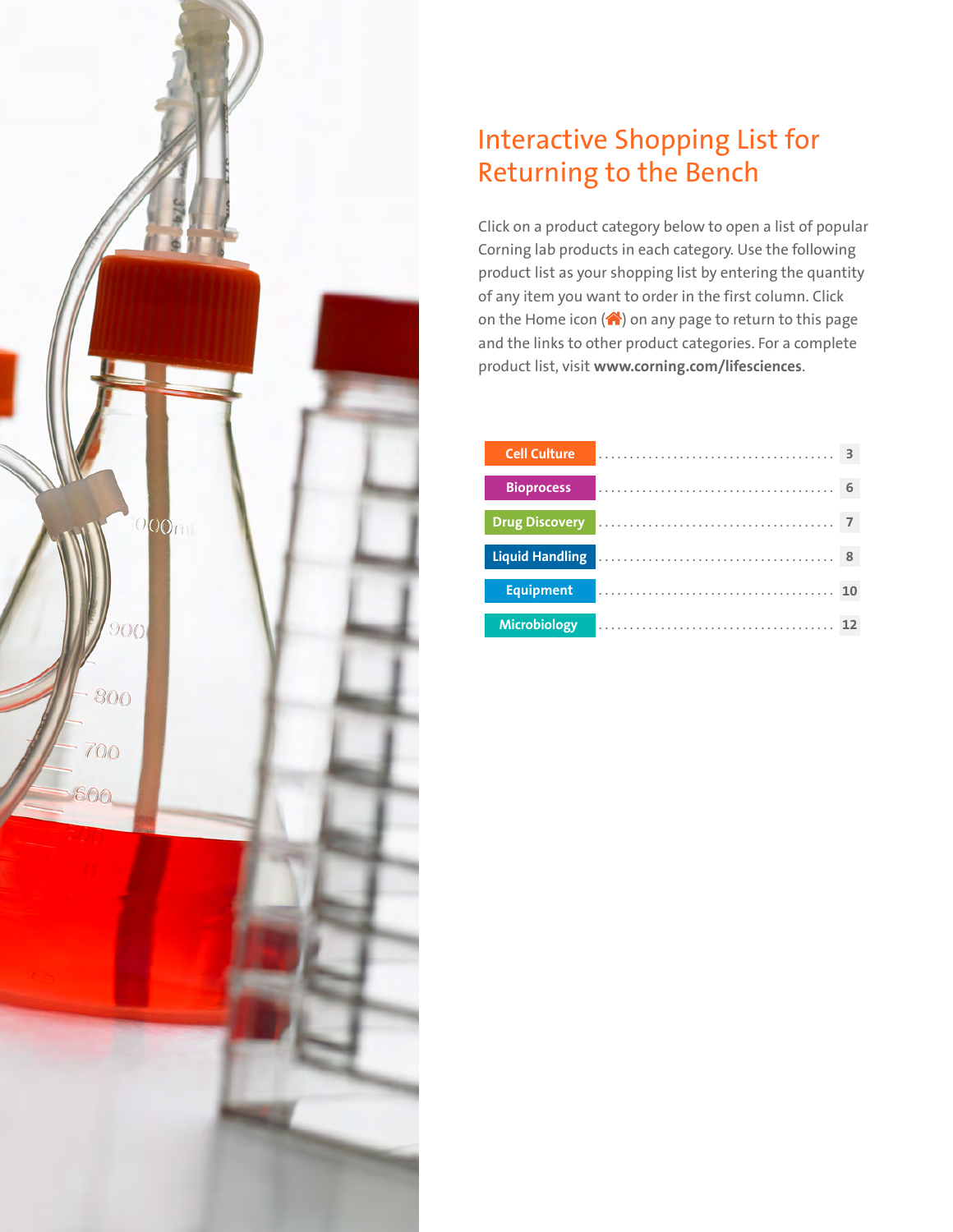### <span id="page-2-0"></span>Cell Culture



#### **Cell Culture Flasks**

| Qty. to<br>Order     | Cat. No.                   | Description                                                                                                        | Qty/Pk      | Qty/Cs |
|----------------------|----------------------------|--------------------------------------------------------------------------------------------------------------------|-------------|--------|
|                      | 430639                     | Corning <sup>®</sup> 25 cm <sup>2</sup> flask, canted neck, vented cap, sterile                                    | 20          | 200    |
|                      | 430641U                    | Corning 75 cm <sup>2</sup> flask, U-shaped, canted neck, vented cap, sterile                                       | 5           | 100    |
|                      | 430825                     | Corning 150 cm <sup>2</sup> flask, U-shaped, canted neck, vented cap, sterile                                      | 5           | 50     |
|                      | 431080                     | Corning 175 cm <sup>2</sup> flask, U-shaped, angled neck, vented cap, sterile                                      | 5           | 50     |
|                      | 431082                     | Corning 225 cm <sup>2</sup> flask, canted neck, vented cap, sterile                                                | 5           | 25     |
|                      | 10020                      | Corning HYPERFlask® M 1,720 cm <sup>2</sup> cell culture vessel, Corning CellBIND® surface, sterile, bar coded     | 4           | 4      |
|                      | 10030                      | Corning HYPERFlask M 1,720 cm <sup>2</sup> cell culture vessel, Corning CellBIND surface, sterile, bar coded       | 1           | 4      |
|                      | 10034                      | Corning HYPERFlask M 1,720 cm <sup>2</sup> cell culture vessel, Corning CellBIND surface, sterile, bar coded       | 4           | 24     |
|                      | 353014                     | Falcon <sup>®</sup> 25 cm <sup>2</sup> flask, canted neck, plug-seal cap, sterile                                  | 20          | 200    |
|                      | 353108                     | Falcon 25 cm <sup>2</sup> flask, canted neck, vented cap, sterile                                                  | 20          | 100    |
|                      | 353135                     | Falcon 75 cm <sup>2</sup> flask, canted neck, plug-seal cap, sterile                                               | 5           | 60     |
|                      | 353136                     | Falcon 75 cm <sup>2</sup> flask, canted neck, vented cap, sterile                                                  | 5           | 60     |
|                      | 355001                     | Falcon 150 cm <sup>2</sup> flask, canted neck, vented cap, sterile                                                 | 5           | 40     |
|                      | 353028                     | Falcon 175 cm <sup>2</sup> flask, straight neck, plug-seal cap, sterile                                            | 5           | 40     |
|                      | 353112                     | Falcon 175 cm <sup>2</sup> flask, straight neck, vented cap, sterile                                               | 5           | 40     |
|                      | 353143                     | Falcon 525 cm <sup>2</sup> 3-layer Multi-Flask, straight neck, vented cap, sterile                                 | 2           | 12     |
|                      | 353144                     | Falcon 875 cm <sup>2</sup> 5-layer Multi-Flask, straight neck, vented cap, sterile                                 | 1           | 8      |
|                      | <b>Multiwell Plates</b>    |                                                                                                                    |             |        |
|                      | 3595                       | Corning 96-well clear flat bottom, microplate, TC treated, low evaporation lid, sterile                            | 1           | 50     |
|                      | 3596                       | Corning 96-well clear flat bottom, microplate, TC treated, with lid, sterile                                       | $\mathbf 1$ | 50     |
|                      | 3894                       | Corning 96-well clear V-bottom, microplate, TC treated, with lid, sterile                                          | 1           | 50     |
|                      | 3799                       | Corning 96-well clear round bottom, microplate, TC treated, with lid, sterile                                      | 1           | 50     |
|                      | 3516                       | Costar® 6-well clear multiwell plate, TC-treated, sterile                                                          | 1           | 50     |
|                      | 3471                       | Costar 6-well clear flat bottom multiwell plate, Ultra-Low Attachment surface, sterile                             | 1           | 24     |
|                      | 3513                       | Costar 12-well clear multiwell plate, TC-treated, sterile                                                          | 1           | 50     |
|                      | 3526                       | Costar 24-well clear multiwell plate, TC-treated, sterile                                                          | 1           | 50     |
|                      | 3473                       | Costar 24-well clear flat bottom multiwell plate, Ultra-Low Attachment surface, sterile                            | 1           | 24     |
|                      | 3548                       | Costar 48-well clear multiwell plate, TC-treated, sterile                                                          | 1           | 100    |
|                      | 353046                     | Falcon 6-well clear flat bottom multiwell cell culture plate, TC-treated, with lid, individually wrapped, sterile  | 1           | 50     |
|                      | 353043                     | Falcon 12-well clear flat bottom multiwell cell culture plate, TC-treated, with lid, individually wrapped, sterile | 1           | 50     |
|                      | 353047                     | Falcon 24-well clear flat bottom multiwell cell culture plate, TC-treated, with lid, sterile                       | 1           | 50     |
|                      | 353072                     | Falcon 96-well clear flat bottom culture microplate, TC-treated, with lid, individually wrapped, sterile           | 1           | 50     |
|                      | 353077                     | Falcon 96-well clear round bottom cell culture microplate, TC-treated, with lid, individually wrapped, sterile     | 1           | 50     |
|                      |                            |                                                                                                                    |             |        |
|                      | <b>Cell Culture Dishes</b> |                                                                                                                    |             |        |
|                      | 430165                     | Corning 35 mm dish, TC-treated, sterile                                                                            | 20          | 500    |
|                      | 430166                     | Corning 60 mm dish, TC-treated, sterile                                                                            | 20          | 500    |
|                      | 430167                     | Corning 100 mm dish, TC-treated, sterile                                                                           | 20          | 500    |
|                      | 430599                     | Corning 150 mm dish, TC-treated, sterile                                                                           | 5           | 60     |
|                      | 353001                     | Falcon 35 x 10 mm easy-grip dish, sterile                                                                          | 20          | 500    |
|                      | 353002                     | Falcon 60 x 15 mm standard dish, sterile                                                                           | 20          | 500    |
|                      | 353004                     | Falcon 60 x 15 mm easy-grip dish, sterile                                                                          | 20          | 500    |
|                      | 353003                     | Falcon 100 x 20 mm standard dish, sterile                                                                          | 20          | 200    |
|                      | 353025                     | Falcon 150 x 25 mm style with 20 mm gridded dish, sterile                                                          | 10          | 100    |
| <b>Cell Scrapers</b> |                            |                                                                                                                    |             |        |
|                      | 3010                       | Corning small cell scraper, sterile (use with 25 and 75 cm <sup>2</sup> flasks)                                    | 1           | 100    |
|                      | 353085                     | Falcon cell scraper, 1.8 cm blade, 18 cm handle, sterile (use with 12.5 and 25 cm <sup>2</sup> flasks)             | 1           | 100    |
|                      | 353086                     | Falcon cell scraper 1.8 cm blade, 25 cm handle, sterile (use with 75 cm <sup>2</sup> flasks)                       | 1           | 100    |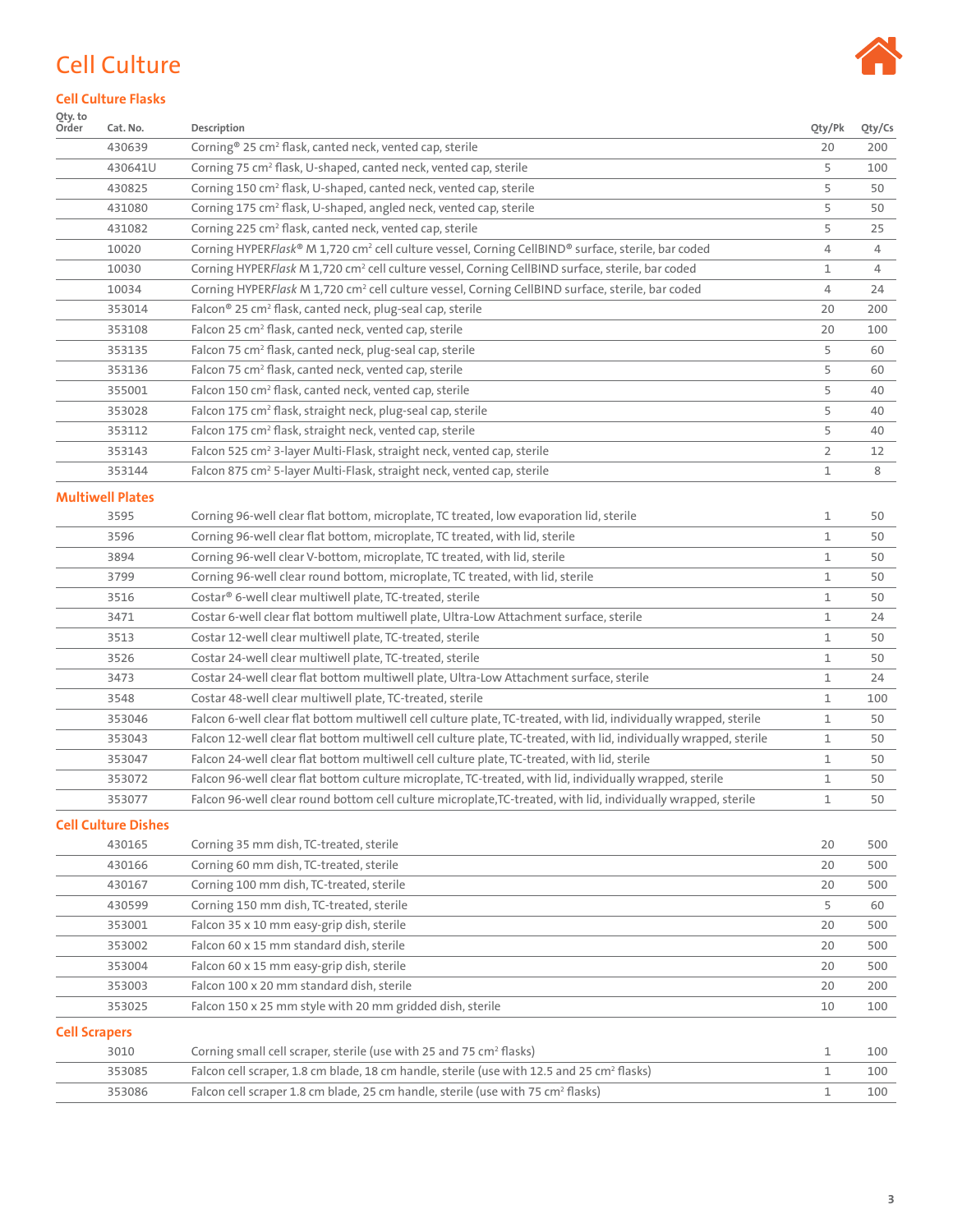# Cell Culture (Continued)



#### **Cryogenic Vials**

| Qty. to<br>Order | Cat. No.                          | Description                                                                                                                                                            | Qty/Pk       | Qty/Cs       |
|------------------|-----------------------------------|------------------------------------------------------------------------------------------------------------------------------------------------------------------------|--------------|--------------|
|                  | 430659                            | Corning® 2 mL external threaded self-standing cryogenic vial, sterile                                                                                                  | 50           | 500          |
|                  | 430488                            | Corning 2 mL internal threaded self-standing cryogenic vial, sterile                                                                                                   | 50           | 500          |
|                  | <b>Filter Systems and Storage</b> |                                                                                                                                                                        |              |              |
|                  | 430768                            | Corning 250 mL vacuum filter system, 0.45 µm, CA membrane, individually wrapped, sterile                                                                               | 1            | 12           |
|                  | 430770                            | Corning 500 mL vacuum filter system, 0.45 µm, CA membrane, individually wrapped, sterile                                                                               | $\mathbf{1}$ | 12           |
|                  | 430516                            | Corning 1000 mL vacuum filter system, 0.45 µm, CA membrane, individually wrapped, sterile                                                                              | 1            | 12           |
|                  | 431153                            | Corning 150 mL vacuum filter system, 0.22 µm, PES membrane, individually wrapped, sterile                                                                              | 1            | 12           |
|                  | 431096                            | Corning 250 mL vacuum filter system, 0.22 µm, PES membrane, individually wrapped, sterile                                                                              | 1            | 12           |
|                  | 431097                            | Corning 500 mL vacuum filter system, 0.22 µm, PES membrane, individually wrapped, sterile                                                                              | 1            | 12           |
|                  | 431098                            | Corning 1000 mL vacuum filter system, 0.22 μm, PES membrane, individually wrapped, sterile                                                                             | 1            | 12           |
|                  | <b>Bottle Top Filters</b>         |                                                                                                                                                                        |              |              |
|                  | 431161                            | Corning 150 mL bottle top vacuum filter, 0.22 µm, PES membrane, individually wrapped, sterile                                                                          | 1            | 48           |
|                  | 431118                            | Corning 500 mL bottle top vacuum filter, 0.22 µm, PES membrane, individually wrapped, sterile                                                                          | 1            | 48           |
|                  | 431174                            | Corning 1000 mL bottle top vacuum filter, 0.22 µm, PES membrane, individually wrapped, sterile                                                                         | $\mathbf{1}$ | 12           |
|                  | <b>Syringe Filters</b>            |                                                                                                                                                                        |              |              |
|                  | 431222                            | Corning 25 mm diameter syringe filters, 0.2 µm, RC membrane, individually wrapped, sterile                                                                             | 1            | 50           |
|                  | 431224                            | Corning 25 mm diameter syringe filters, 0.2 µm, NY membrane, individually wrapped, sterile                                                                             | $\mathbf 1$  | 50           |
|                  | 431229                            | Corning 28 mm diameter syringe filters, 0.2 µm, PES membrane, individually wrapped, sterile                                                                            | 1            | 50           |
|                  | 431219                            | Corning 28 mm diameter syringe filters, 0.2 µm, SFCA membrane, individually wrapped, sterile                                                                           | 1            | 50           |
|                  | 431225                            | Corning 25 mm diameter syringe filter, 0.45 µm, NY membrane, individually wrapped, sterile                                                                             | 1            | 50           |
|                  |                                   | CA = Cellulose acetate, NY = Nylon, PES = Polyethersulfone, PP = Polypropylene, PS = Polystyrene, RC = Regenerated cellulose, SFCA = Surfactant-free cellulose acetate |              |              |
| <b>Media</b>     |                                   |                                                                                                                                                                        |              |              |
|                  | 10-013-CV                         | DMEM (Dulbecco's Modified Eagle's Medium) 1X, high glucose, with L-glutamine and pyruvate, 500 mL                                                                      | 6            | 6            |
|                  | 10-013-CM                         | DMEM 1X, high glucose, with L-glutamine and pyruvate, 1L                                                                                                               | 6            | 6            |
|                  | 10-016-CM                         | Iscove's Modification of DMEM                                                                                                                                          | 6            | 6            |
|                  | 10-017-CV                         | DMEM 1X, high glucose, with L-glutamine, without pyruvate, 500 mL                                                                                                      | 6            | 6            |
|                  | 10-017-CM                         | DMEM 1X, high glucose, with L-glutamine, without pyruvate, 1L                                                                                                          | 6            | 6            |
|                  | 15-013-CV                         | DMEM 1X, high glucose, with pyruvate, without L-glutamine, 500 mL                                                                                                      | 6            | 6            |
|                  | 10-092-CV                         | DMEM/Ham's F-12 50/50 Mix 1X, with L-glutamine and 15 mM HEPES, 500 mL                                                                                                 | 6            | 6            |
|                  | 10-090-CV                         | DMEM/Ham's F-12 50/50 Mix, 500 mL                                                                                                                                      | 6            | 6            |
|                  | 10-090-CM                         | DMEM/Ham's F-12 50/50 Mix, 1L                                                                                                                                          | 6            | 6            |
|                  | 10-010-CV                         | MEM (Minimum Essential Medium) 1X, with Earle's Salts and L-glutamine, 500 mL                                                                                          | 6            | 6            |
|                  | 10-022-CV                         | MEM Alpha with Earle's salts, L-glutamine and nucleosides, 500 mL                                                                                                      | 6            | 6            |
|                  | 10-040-CV                         | RPMI 1640 1X, with L-glutamine, 500 mL                                                                                                                                 | 6            | 6            |
|                  | 10-040-CM                         | RPMI 1640                                                                                                                                                              | 6            | 6            |
|                  | 10-041-CV                         | RPMI 1640 1X, with L-glutamine and 25 mM HEPES, 500 mL                                                                                                                 | 6            | 6            |
| <b>Serum</b>     |                                   |                                                                                                                                                                        |              |              |
|                  | 35-010-CV                         | FBS (Fetal Bovine Serum), regular, USDA approved                                                                                                                       | 1            | 1            |
|                  | 35-015-CV                         | FBS, premium, United States Origin                                                                                                                                     | 1            | 1            |
|                  | 35-016-CV                         | FBS, premium, United States Origin (heat inactivated)                                                                                                                  | 1            | $\mathbf{1}$ |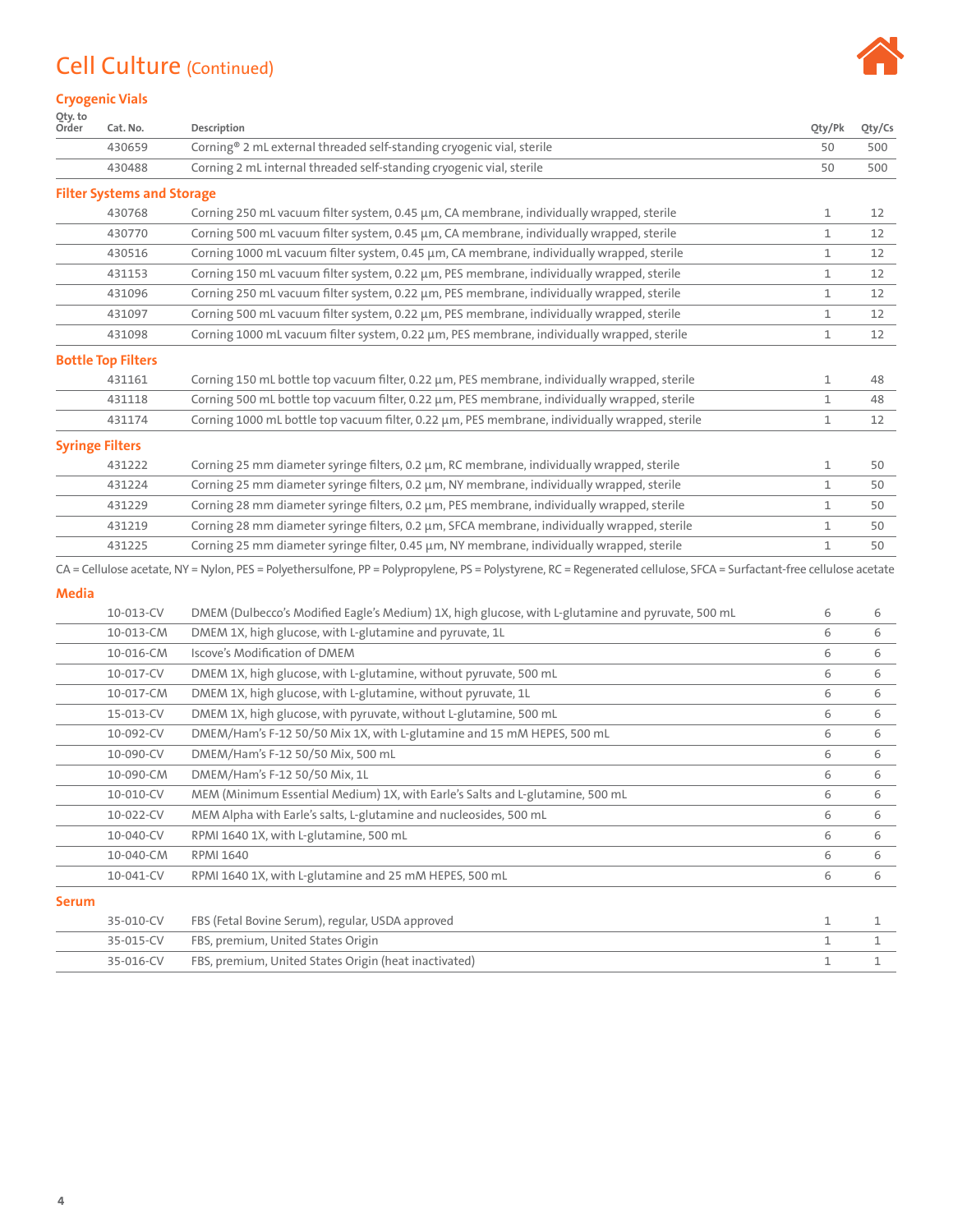#### Cell Culture (Continued)



#### **Reagents**

| Qty. to<br>Order    | Cat. No.                        | Description                                                                    | Oty/Pk       | Qty/Cs       |
|---------------------|---------------------------------|--------------------------------------------------------------------------------|--------------|--------------|
|                     | 25-005-CI                       | L-glutamine, 250 mM, liquid                                                    | 6            | 6            |
|                     | 25-060-CI                       | HEPES, 1M, liquid                                                              | 6            | 6            |
|                     | 30-002-CI                       | Penicillin-Streptomycin solution, 100X                                         | 6            | 6            |
|                     | 25-052-CI                       | Trypsin EDTA 1X, 0.05% Trypsin                                                 | 6            | 6            |
|                     | 25-053-CI                       | Trypsin EDTA 1X, 0.25% Trypsin                                                 | 6            | 6            |
|                     | 61-234-RG                       | G418 Sulfate, powder                                                           | $\mathbf 1$  | 1            |
|                     | 30-234-CR                       | G418 Sulfate, 50 mg/mL, liquid                                                 | 1            | 1            |
|                     | 30-240-CR                       | Hygromycin B, 50 mg/mL, liquid                                                 | 1            | 1            |
|                     | <b>Microbiology Reagents</b>    |                                                                                |              |              |
|                     | 46-000-CM                       | Molecular biology grade water, 1L                                              | 6            | 6            |
|                     | 46-050-CM                       | Miller's LB Broth                                                              | 6            | 6            |
|                     | 46-003-CR                       | S.O.C Medium                                                                   | 10           | 10           |
|                     | 61-238-RH                       | Ampicillin, Sodium Salt, powder                                                | 1            | 1            |
|                     | 61-238-RM                       | Ampicillin, Sodium Salt, powder                                                | $\mathbf{1}$ | $\mathbf{1}$ |
|                     | 61-176-RG                       | Kanamycin Sulfate, powder                                                      | $\mathbf{1}$ | 1            |
|                     | 61-242-RG                       | Tetracycline Hydrochloride, powder                                             | $\mathbf{1}$ | 1            |
|                     | 46-101-RF                       | X-GAL, powder                                                                  | 1            | 1            |
|                     | 46-102-RF                       | IPTG, powder                                                                   | 1            | 1            |
|                     | <b>Salt Solutions</b>           |                                                                                |              |              |
|                     | 20-031-CV                       | DPBS (Dulbecco's Phosphate-Buffered Saline) 10X, without calcium and magnesium | 6            | 6            |
|                     | 21-030-CV                       | DPBS 1X, with calcium and magnesium                                            | 6            | 6            |
|                     | 21-031-CV                       | DPBS 1X, without calcium and magnesium                                         | 6            | 6            |
|                     | 21-031-CM                       | DPBS 1X, without calcium and magnesium                                         | 6            | 6            |
|                     | 21-040-CV                       | PBS (Phosphate-Buffered Saline) 1X, pH 7.4                                     | 6            | 6            |
|                     | 21-040-CM                       | PBS 1X, pH 7.4                                                                 | 6            | 6            |
|                     | 46-013-CM                       | PBS 10X, pH 7.4                                                                | 6            | 6            |
|                     | 21-020-CM                       | HBSS (Hank's Balanced Salt Solution) 1X with calcium and magnesium             | 6            | 6            |
|                     | 21-020-CV                       | HBSS 1X with calcium and magnesium                                             | 6            | 6            |
|                     | <b>Cell Culture Grade Water</b> |                                                                                |              |              |
|                     | 25-055-CV                       | Cell culture grade water, tested to USP sterile WFI specifications, 500 mL     | 6            | 6            |
|                     | 25-055-CM                       | Cell culture grade water, tested to USP sterile WFI specifications, 1L         | 6            | 6            |
| <b>Cell Counter</b> |                                 |                                                                                |              |              |
|                     | 6749                            | Corning® Cell Counter                                                          | 1            | 1            |
|                     | 480200                          | Counting Chamber                                                               | 1            | 1            |
|                     |                                 |                                                                                |              |              |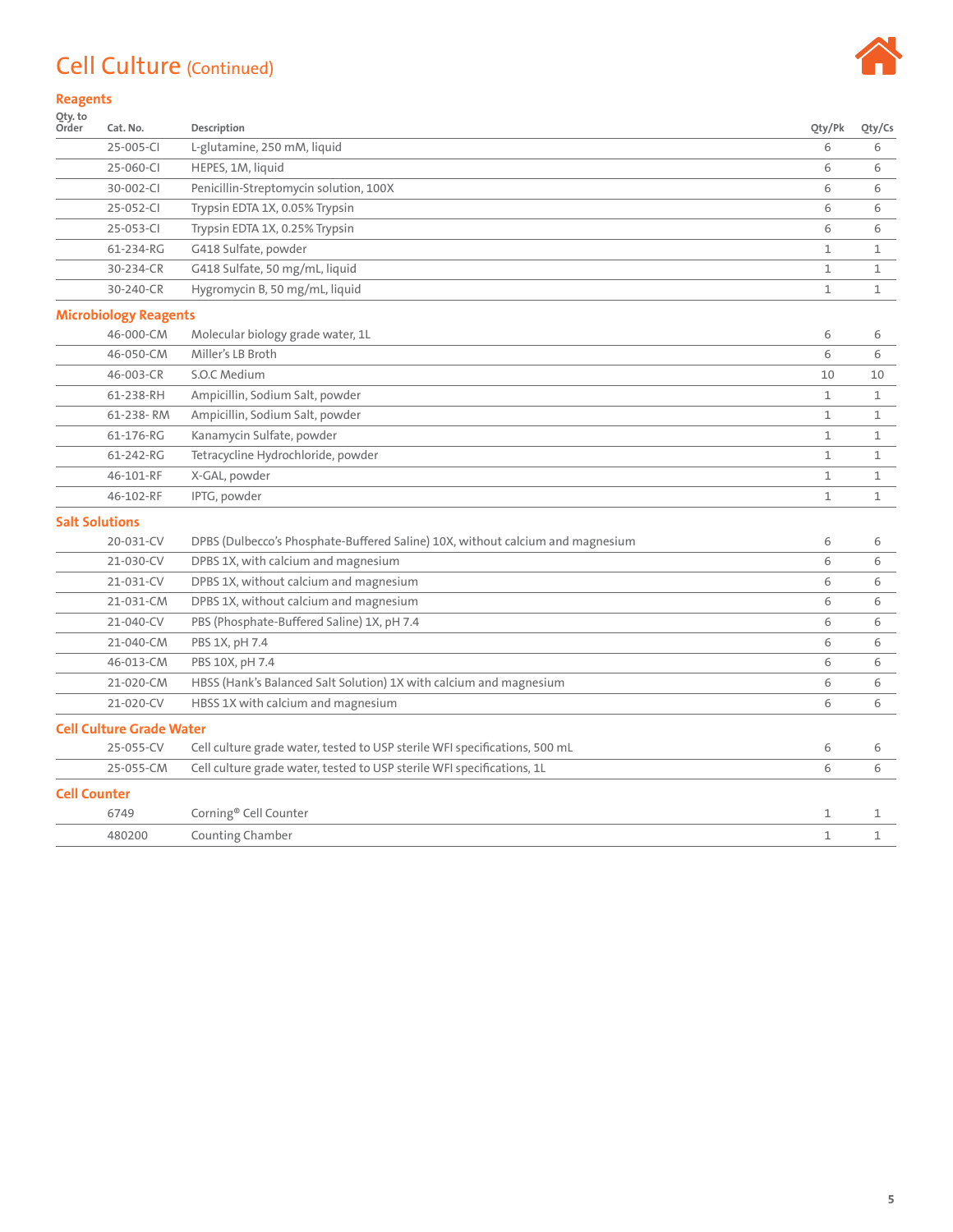

#### <span id="page-5-0"></span>Bioprocess

#### **Erlenmeyer Flasks**

| Oty. to<br>Order | Cat. No.                           | Description                                                   | Qty/Pk       | Qty/Cs |
|------------------|------------------------------------|---------------------------------------------------------------|--------------|--------|
|                  | 431684                             | 5L Erlenmeyer flask, baffled, vent cap, sterile               |              | 4      |
|                  | 431685                             | 5L Erlenmeyer flask, vent cap, sterile                        |              | 4      |
|                  | 431682                             | Vent cap for 5L Erlenmeyer flask (use with 431684 and 431685) | 1            | 24     |
|                  | 431147                             | 1L Erlenmeyer shaker flask, vent cap, sterile                 |              | 25     |
|                  | 431402                             | 1L Erlenmeyer shaker flask, baffled, vent cap, sterile        |              | 25     |
|                  | 431252                             | 3L Erlenmeyer (Fernbach design) flask, vent cap               |              | 4      |
|                  | 431253                             | 3L Erlenmeyer (Fernbach design) flask, baffled, vent cap      |              | 4      |
|                  | <b>Corning® CellSTACK® Vessels</b> |                                                               |              |        |
|                  | 3268                               | Corning CellSTACK 1-Chamber vessel, with vent cap, sterile    | $\mathbf{1}$ | 8      |
|                  | 3269                               | Corning CellSTACK 2-Chamber vessel, with vent cap, sterile    |              | 5      |
|                  | 3313                               | Corning CellSTACK 5-Chamber vessel, with vent cap, sterile    | 1            | 8      |
|                  | 3271                               | Corning CellSTACK 10-Chamber vessel, with vent cap, sterile   |              | 6      |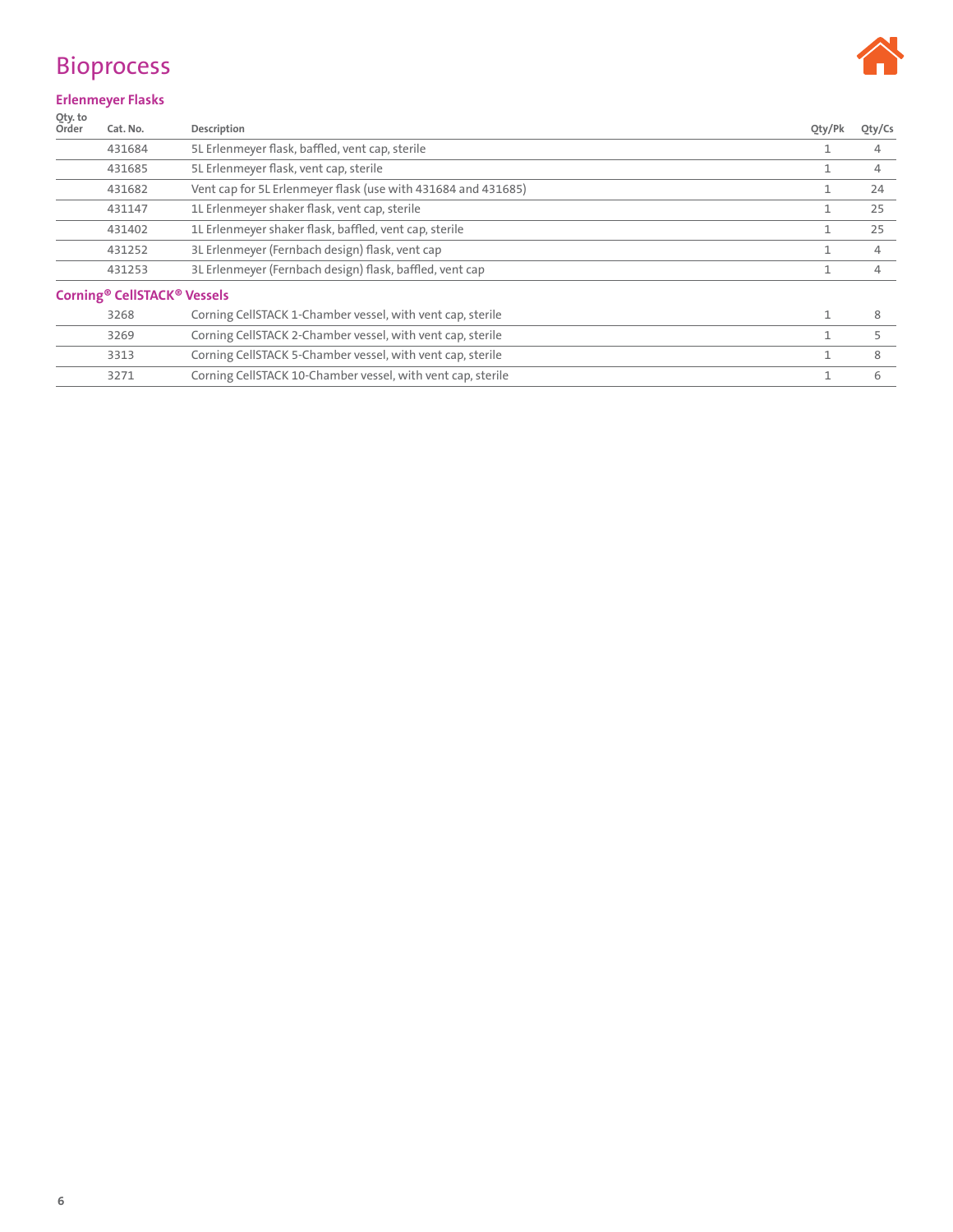### <span id="page-6-0"></span>Drug Discovery



#### **Corning® Microplates**

| Qty. to<br>Order | Cat. No.                     | Description                                                                                                            | Qty/Pk         | Qty/Cs |
|------------------|------------------------------|------------------------------------------------------------------------------------------------------------------------|----------------|--------|
|                  | 3367                         | Corning 96-well clear round bottom PS not treated microplate, individually wrapped                                     | 1              | 50     |
|                  | 3896                         | Corning 96-well clear V-bottom PS not treated microplate, individually wrapped                                         | 1              | 48     |
|                  | 3591                         | Corning 96-well EIA/RIA clear flat bottom PS not treated microplate, individually wrapped                              | 1              | 50     |
|                  | 3370                         | Corning 96-well clear flat bottom PS not treated microplate                                                            | 20             | 100    |
|                  | 3912                         | Corning 96-well white flat bottom PS not treated microplate                                                            | 25             | 100    |
|                  | 3915                         | Corning 96-well black flat bottom PS not treated microplate                                                            | 25             | 100    |
|                  | 3916                         | Corning 96-well black flat bottom PS TC-treated microplate                                                             | 20             | 100    |
|                  | 3917                         | Corning 96-well white flat bottom PS TC-treated microplate                                                             | 20             | 100    |
|                  | 3631                         | Corning 96-well black/clear flat bottom PS not treated microplate                                                      | 25             | 100    |
|                  | 3603                         | Corning 96-well black/clear flat bottom PS TC-treated microplate, individually wrapped                                 | 1              | 48     |
|                  | 3610                         | Corning 96-well white/clear flat bottom PS TC-treated microplate, individually wrapped                                 | 1              | 48     |
|                  | <b>Specialty Microplates</b> |                                                                                                                        |                |        |
|                  | 4580                         | Corning 96-well half area high content imaging glass bottom microplate, with lid                                       | 1              | 10     |
|                  | 4680                         | Corning 96-well half area high content imaging film bottom microplate, with lid                                        | $\overline{4}$ | 16     |
|                  | 4517                         | Corning 96-well half area, high content imaging, low base, film bottom microplate, with lid                            | 20             | 20     |
|                  | 4520                         | Corning 96-well black/clear round bottom spheroid microplate, Ultra-Low Attachment surface, with lid, sterile          | 10             | 50     |
|                  | 3830                         | Corning 96-well black/clear round bottom spheroid microplate, Ultra-Low Attachment surface, with lid, sterile          | 10             | 50     |
|                  | 4518                         | Corning 384-well high content imaging, low base, film bottom microplate, with lid                                      | 20             | 20     |
|                  | 4581                         | Corning 384-well high content imaging glass bottom microplate, with lid                                                | 1              | 10     |
|                  | 4681                         | Corning 384-well high content imaging film bottom microplate, with lid                                                 | 10             | 20     |
|                  | 4560                         | Corning 1536-well black/clear bottom, low base, COC, not treated microplate, without lid, with barcodes                | 20             | 100    |
|                  | 4561                         | Corning 1536-well black/clear bottom low base, COC, TC-treated microplate, without lid, sterile, with barcodes         | 20             | 100    |
|                  | 4570                         | Corning 1536-well white high base COC, not treated microplate, without lid, with barcodes                              | 10             | 50     |
|                  | 4571                         | Corning 1536-well white high base COC, TC-treated microplate, without lid, sterile                                     | 10             | 50     |
|                  | 4582                         | Corning BioCoat™ Collagen I 96-well half area black/clear flat bottom high content imaging microplate, with lid        | 1              | 10     |
|                  | 4583                         | Corning BioCoat Collagen I 384-well black/clear flat bottom high content imaging microplate, with lid                  | 1              | 10     |
|                  | 4584                         | Corning BioCoat Fibronectin 96-well half area black/clear flat bottom high content imaging glass bottom microplate     | $\mathbf{1}$   | 10     |
|                  | 4585                         | Corning BioCoat Fibronectin 384-well black/clear flat bottom high content imaging glass bottom microplate              | 1              | 10     |
|                  | 4586                         | Corning BioCoat Poly-D-Lysine 96-well half area black/clear flat bottom high content imaging glass bottom microplate 1 |                | 10     |
|                  | 4587*                        | Corning BioCoat Poly-D-Lysine 384-well black/clear flat bottom high content imaging glass bottom microplate            | 1              | 10     |
|                  |                              | <b>Reagent Reservoirs (for multi-channel pipettors)</b>                                                                |                |        |
|                  | 4870                         | Costar <sup>®</sup> Reagent reservoir, 50 mL, white, sterile, bulk                                                     | 5              | 200    |
|                  | 4871                         | Costar Reagent reservoir, 50 mL, white, sterile, individually wrapped                                                  | 1              | 100    |
|                  | 4872                         | Costar Reagent reservoir, 100 mL, white, sterile, bulk                                                                 | 5              | 200    |
|                  | 4873                         | Costar Reagent reservoir, 100 mL, white, sterile, individually wrapped                                                 | $\mathbf{1}$   | 100    |

COC = Cyclic Olefin Copolymer, PS = Polystyrene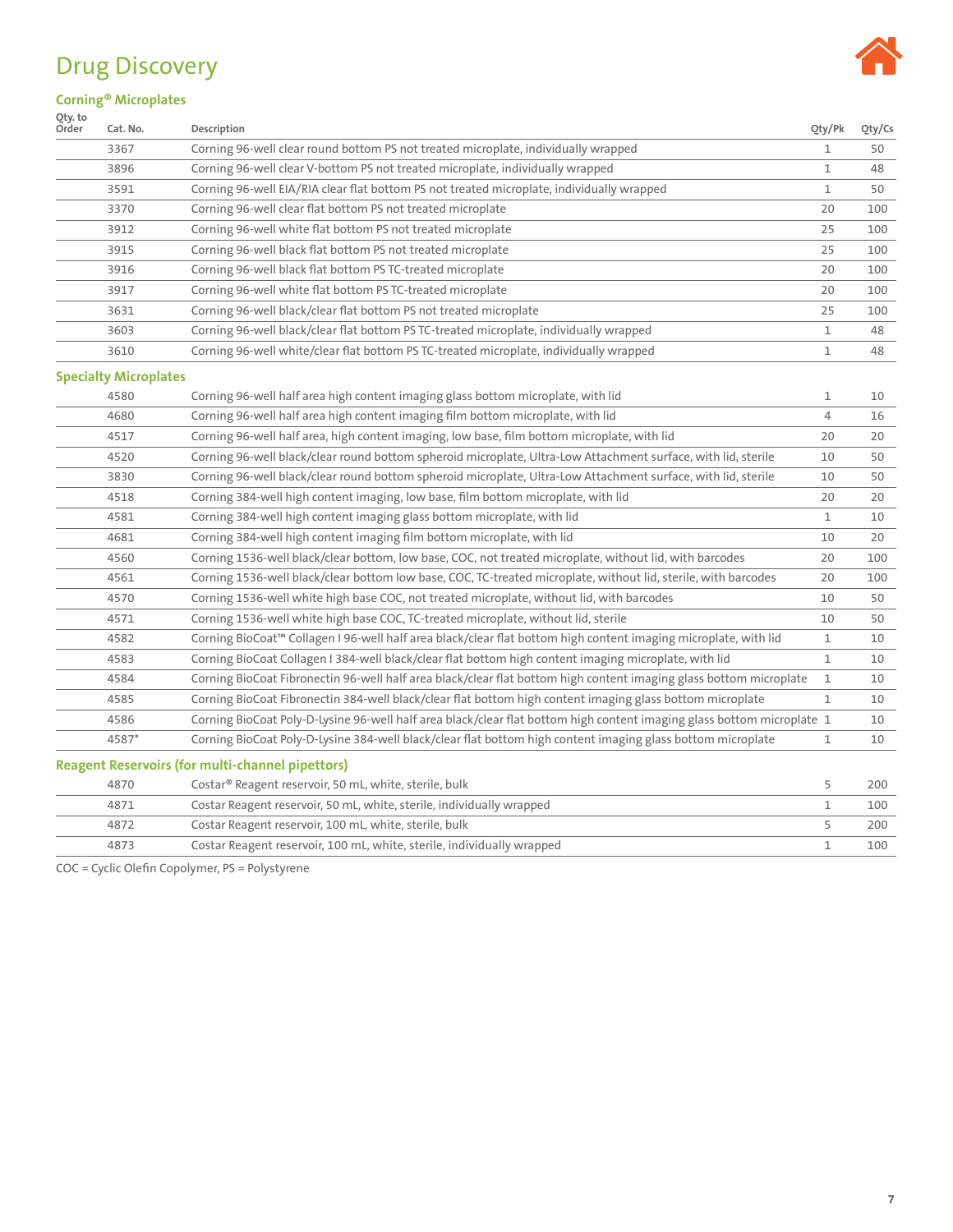### <span id="page-7-0"></span>Liquid Handling



#### **Centrifuge and Round Bottom Tubes**

| Qty. to |                              |                                                                                       |        |        |
|---------|------------------------------|---------------------------------------------------------------------------------------|--------|--------|
| Order   | Cat. No.                     | Description                                                                           | Qty/Pk | Qty/Cs |
|         | 430828                       | Corning <sup>®</sup> 50 mL centrifuge tubes, rack packed, with Corning CentriStar cap | 25     | 500    |
|         | 430829                       | Corning 50 mL centrifuge tubes, bulk packed, with Corning CentriStar cap              | 25     | 500    |
|         | 430776                       | Corning 250 mL PP centrifuge tubes with plug seal cap, sterile                        | 6      | 102    |
|         | 431123                       | Corning 500 mL PP centrifuge tubes with plug seal cap, sterile                        | 6      | 36     |
|         | 352098                       | Falcon <sup>®</sup> 50 mL conical tubes, racked, PP                                   | 25     | 500    |
|         | 352070                       | Falcon 50 mL conical tubes, bulk, PP                                                  | 25     | 500    |
|         | 352057                       | Falcon 17 x 100 mm, 14 mL round bottom tubes, PS                                      | 25     | 500    |
|         | 352058                       | Falcon 12 x 75 mm, 5 mL round bottom tubes, PS                                        | 25     | 500    |
|         | 352059                       | Falcon 17 x 100 mm, 14 mL high-clarity, round bottom tubes, PP                        | 25     | 500    |
|         | 352063                       | Falcon 12 x 75 mm, 5 mL high-clarity round bottom tubes, PP                           | 25     | 500    |
|         | 352076                       | Falcon 175 mL PP centrifuge tube, conical bottom, with plug seal screw cap, sterile   | 8      | 48     |
|         | 352075                       | Falcon 225 mL PP centrifuge tube, conical bottom, with plug seal screw cap, sterile   | 8      | 48     |
|         | <b>Microcentrifuge Tubes</b> |                                                                                       |        |        |
|         | MCT-060-A                    | Axygen® 0.6 mL MaxyClear Snaplock microcentrifuge tube, polypropylene, assorted       | 1,000  | 10,000 |
|         | MCT-060-C                    | Axygen 0.6 mL microcentrifuge tubes, clear                                            | 1,000  | 10,000 |
|         | MCT-150-A                    | Axygen 1.5 mL boil-proof microcentrifuge tubes, assorted                              | 500    | 5,000  |
|         | MCT-150-C                    | Axygen 1.5 mL boil-proof microcentrifuge tubes, clear                                 | 500    | 5,000  |

| MCT-150-C | Axygen 1.5 mL boil-proof microcentrifuge tubes, clear                       | 500 | 5.000 |
|-----------|-----------------------------------------------------------------------------|-----|-------|
| MCT-175-A | Axygen 1.7 mL microcentrifuge tubes, assorted                               | 500 | 5.000 |
| MCT-175-C | Axygen 1.7 mL microcentrifuge tubes, clear                                  | 500 | 5.000 |
| MCT-200-A | Axygen 2.0 mL boil-proof microcentrifuge tubes, assorted                    | 500 | 5.000 |
| MCT-200-C | Axygen 2.0 mL boil-proof microcentrifuge tubes, clear                       | 500 | 5.000 |
| MCT-500-C | Axygen 5.0 mL MaxyClear Snaplock microcentrifuge tube, polypropylene, clear | 250 | 1.250 |

Sterile/low-binding versions also available for MCT-060 through MCT-500.

#### **Falcon Serological Pipets**

| 357507                                    | Falcon Serological pipet, 2 mL, PS, 0.01 increments, individually wrapped, sterile               | 100 | 1,000 |
|-------------------------------------------|--------------------------------------------------------------------------------------------------|-----|-------|
| 357543                                    | Falcon Serological pipet, 5 mL, PS, 0.1 increments, individually wrapped, sterile                | 50  | 200   |
| 357529                                    | Falcon Serological pipet, 5 mL, PS, 0.1 increments, bulk packed, sterile                         | 25  | 500   |
| 357551                                    | Falcon Serological pipet, 10 mL, PS, 0.1 increments, individually wrapped, sterile               | 50  | 200   |
| 357530                                    | Falcon Serological pipet, 10 mL, PS, 0.1 increments, bulk packed, sterile                        | 25  | 500   |
| 357525                                    | Falcon Serological pipet, 25 mL, PS, space saver, 0.25 increments, individually wrapped, sterile | 50  | 200   |
| 357515                                    | Falcon Serological pipet, 25 mL, PS, space saver, 0.25 increments, bulk packed, sterile          | 20  | 200   |
| 357535                                    | Falcon Serological pipet, 25 mL, PS, extended, 0.5 increments, individually wrapped, sterile     | 50  | 200   |
| 357550                                    | Falcon Serological pipet, 50 mL, PS, 1.0 increments, individually wrapped, sterile               | 25  | 100   |
| Stripette <sup>™</sup> Serological Pipets |                                                                                                  |     |       |
| 4485                                      | Stripette Serological pipet, 1 mL, PS, individually wrapped, sterile                             | 50  | 100   |
| 4486                                      | Stripette Serological pipet, 2 mL, PS, individually wrapped, sterile                             | 50  | 1,000 |
| 4487                                      | Stripette Serological pipet, 5 mL, PS, individually wrapped, sterile                             | 50  | 200   |
| 4050                                      | Stripette Serological pipet, 5 mL, PS, bulk packed, sterile                                      | 50  | 500   |
| 4488                                      | Stripette Serological pipet, 10 mL, PS, individually wrapped, sterile                            | 50  | 200   |
| 4100                                      | Stripette Serological pipet, 10 mL, PS, bulk packed, sterile                                     | 50  | 500   |
| 4489                                      | Stripette Serological pipet, 25 mL, PS, individually wrapped, sterile                            | 25  | 200   |
| 4250                                      | Stripette Serological pipet, 25 mL, PS, bulk packed, sterile                                     | 25  | 200   |

 Stripette Serological pipet, 50 mL, PS, individually wrapped, sterile 25 100 4491 Stripette Serological pipet, 100 mL, PS, individually wrapped, sterile 10 100 100 100 100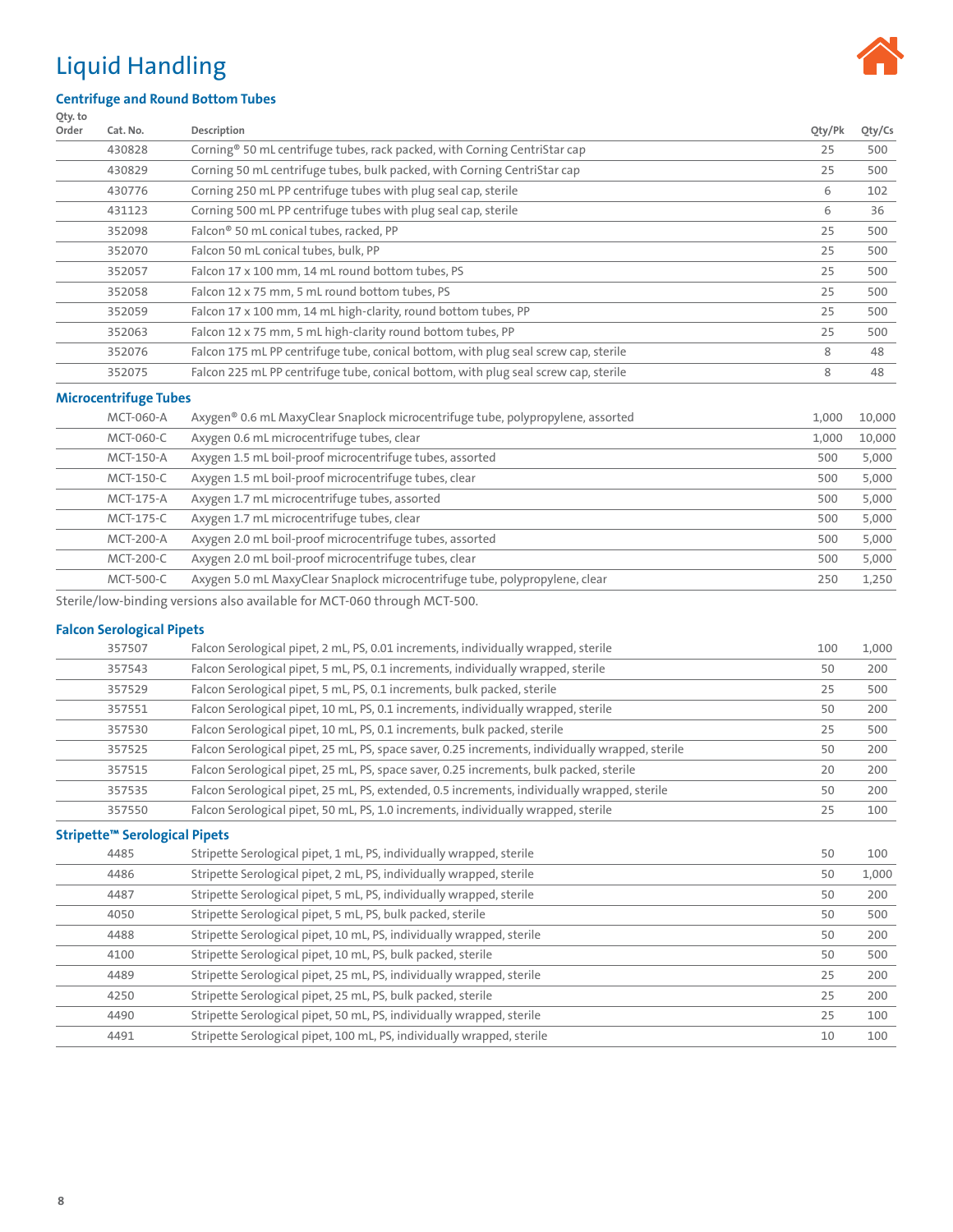# Liquid Handling (Continued)



#### **Aspirating Pipets**

| Qty. to<br>Order | Cat. No.                                 | Description                                                                                     | Oty/Pk | Qty/C |
|------------------|------------------------------------------|-------------------------------------------------------------------------------------------------|--------|-------|
|                  | 357558                                   | Falcon® 2 mL aspirating pipet, individually wrapped, sterile                                    | 50     | 200   |
|                  | 357501                                   | Falcon 5 mL aspirating pipet, individually wrapped, sterile                                     | 50     | 200   |
|                  | <b>Tips Starter Packs</b>                |                                                                                                 |        |       |
|                  | 4130                                     | Corning <sup>®</sup> DeckWorks Starter pack (10 $\mu$ L) includes 10 reloads and 10 empty racks | 960    | 960   |
|                  | 4131                                     | Corning DeckWorks Starter pack (200 µL, clear) includes 10 reloads and 10 empty racks           | 960    | 960   |
|                  | 4132                                     | Corning DeckWorks Starter pack (200 µL, yellow) includes 10 reloads and 10 empty racks          | 960    | 960   |
|                  | 4134                                     | Corning DeckWorks Starter pack (1000 µL) includes 10 reloads and 10 empty racks                 | 768    | 768   |
|                  | <b>Standard Racked Tips</b>              |                                                                                                 |        |       |
|                  | 4120                                     | Corning DeckWorks 10 µL pre-racked tips, extended length, natural, sterile                      | 960    | 3,840 |
|                  | 4115                                     | Corning DeckWorks 10 µL pre-racked tips, extended length, natural                               | 960    | 3,840 |
|                  | 4121                                     | Corning DeckWorks 200 µL pre-racked tips, extended length, clear, sterile                       | 960    | 3,840 |
|                  | 4116                                     | Corning DeckWorks 200 µL pre-racked tips, extended length, clear                                | 960    | 3,840 |
|                  | 4122                                     | Corning DeckWorks 200 µL pre-racked tips, extended length, yellow, sterile                      | 960    | 3,840 |
|                  | 4117                                     | Corning DeckWorks 200 µL pre-racked tips, extended length, yellow                               | 960    | 3,840 |
|                  | 4124                                     | Corning DeckWorks 1000 µL pre-racked tips, extended length, clear, sterile                      | 768    | 3,072 |
|                  | 4119                                     | Corning DeckWorks 1000 µL pre-racked tips, extended length, clear                               | 768    | 3,072 |
|                  | Axygen <sup>®</sup> MultiRack Pipet Tips |                                                                                                 |        |       |
|                  | <b>MR-10XT</b>                           | Axygen MultiRack pipet tip, 10 µL, extended length, bulk                                        | 1,000  | 10    |
|                  | MR-200                                   | Axygen MultiRack pipet tip, 200 µL, bulk                                                        | 1,000  | 10    |
|                  | MR-1000XT                                | Axygen MultiRack pipet tip, 1000 µL, extended length, bulk                                      | 768    | 10    |
|                  | MR-10XT-R                                | Axygen MultiRack pipet tip, 10 µL, extended length, racked                                      | 960    | 5     |
|                  | MR-200-R                                 | Axygen MultiRack pipet tip, 200 µL, racked                                                      | 960    | 5     |
|                  | MR-300-R                                 | Axygen MultiRack pipet tip, 300 µL, racked                                                      | 960    | 5     |
|                  | MR-300XT-R                               | Axygen MultiRack pipet tip, 300 µL, extended length, racked                                     | 768    | 5     |
|                  | MR-1000XT-R                              | Axygen MultiRack pipet tip, 1000 µL, extended length, racked                                    | 768    | 5     |
|                  | MR-10XT-R-S                              | Axygen MultiRack pipet tip, 10 µL, extended length, racked, sterile                             | 960    | 5     |
|                  | MR-200-R-S                               | Axygen MultiRack pipet tip, 200 µL, racked, sterile                                             | 960    | 5     |
|                  | MR-300-R-S                               | Axygen MultiRack pipet tip, 300 µL, racked, sterile                                             | 960    | 5     |
|                  | MR-300XT-R-S                             | Axygen MultiRack pipet tip, 300 µL, extended length, racked, sterile                            | 768    | 5     |
|                  |                                          | MR-1000XT-R-S Axygen MultiRack pipet tip, 1000 µL, extended length, racked, sterile             | 768    | 5     |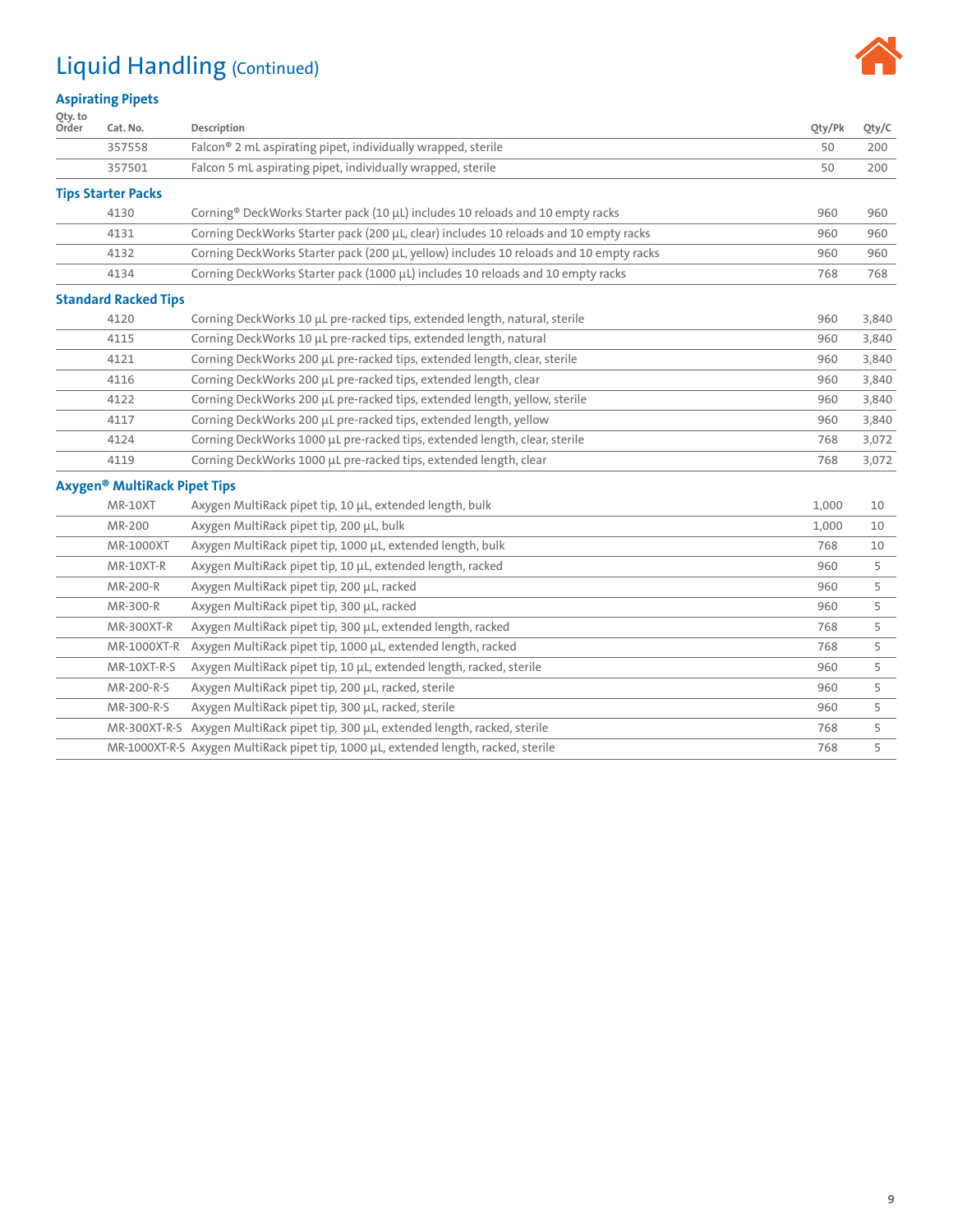# <span id="page-9-0"></span>Equipment



**Pipettors**

| Qty. to<br>Order | Cat. No. | Description                                                                                      | Qty/Pk       | Qty/Cs |
|------------------|----------|--------------------------------------------------------------------------------------------------|--------------|--------|
|                  | 357471   | Falcon <sup>®</sup> Pipet controller, charging stand, and set of 3 batteries                     | 1            | 1      |
|                  | 4099     | Corning <sup>®</sup> Stripettor <sup>™</sup> Ultra pipet controller, with universal power supply | 1            | 1      |
|                  | 6050     | Corning Lambda <sup>™</sup> EliteTouch <sup>™</sup> single-channel pipettor 0.1-2 µL             | 1            | 1      |
|                  | 6051     | Corning Lambda EliteTouch single-channel pipettor 0.5-10 µL                                      | 1            | 1      |
|                  | 6052     | Corning Lambda EliteTouch single-channel pipettor 2-20 µL                                        | 1            | 1      |
|                  | 6053     | Corning Lambda EliteTouch single-channel pipettor 5-50 µL                                        | 1            | 1      |
|                  | 6054     | Corning Lambda EliteTouch single-channel pipettor 10-100 µL                                      | 1            | 1      |
|                  | 6055     | Corning Lambda EliteTouch single-channel pipettor 20-200 μL                                      | 1            | 1      |
|                  | 6056     | Corning Lambda EliteTouch single-channel pipettor 100-1000 µL                                    | 1            | 1      |
|                  | 6057     | Corning Lambda EliteTouch 8-channel pipettor 0.5-10 µL                                           | 1            | 1      |
|                  | 6058     | Corning Lambda EliteTouch 8-channel pipettor 5-50 µL                                             | 1            | 1      |
|                  | 6059     | Corning Lambda EliteTouch 8-channel pipettor 20-200 µL                                           | 1            | 1      |
|                  | 6060     | Corning Lambda EliteTouch 8-channel pipettor 30-300 µL                                           | 1            | 1      |
|                  | 6061     | Corning Lambda EliteTouch 12-channel pipettor 0.5-10 μL                                          | 1            | 1      |
|                  | 6062     | Corning Lambda EliteTouch 12-channel pipettor 5-50 µL                                            | 1            | 1      |
|                  | 6063     | Corning Lambda EliteTouch 12-channel pipettor 20-200 µL                                          | 1            | 1      |
|                  | 6064     | Corning Lambda EliteTouch 12-channel pipettor 30-300 µL                                          | 1            | 1      |
|                  | 6065     | Corning Lambda EliteTouch Starter Pack                                                           | 1            | 1      |
|                  | 4070     | Corning Lambda Plus single-channel pipettor 0.2-2 µL                                             | 1            | 1      |
|                  | 4071     | Corning Lambda Plus single-channel pipettor 0.5-10 µL                                            | 1            | 1      |
|                  | 4072     | Corning Lambda Plus single-channel pipettor 2-20 µL                                              | 1            | 1      |
|                  | 4073     | Corning Lambda Plus single-channel pipettor 10-100 µL                                            | 1            | 1      |
|                  | 4074     | Corning Lambda Plus single-channel pipettor 20-200 µL                                            | 1            | 1      |
|                  | 4075     | Corning Lambda Plus single-channel pipettor 100-1000 µL                                          | 1            | 1      |
|                  | 4080     | Corning Lambda Plus 8-channel pipettor 1-10 µL                                                   | 1            | 1      |
|                  | 4081     | Corning Lambda Plus 8-channel pipettor 5-50 μL                                                   | 1            | 1      |
|                  | 4082     | Corning Lambda Plus 8-channel pipettor 20-200 µL                                                 | 1            | 1      |
|                  | 4083     | Corning Lambda Plus 8-channel pipettor 50-300 µL                                                 | 1            | 1      |
|                  | 4084     | Corning Lambda Plus 12-channel pipettor 1-10 µL                                                  | 1            | 1      |
|                  | 4085     | Corning Lambda Plus 12-channel pipettor 5-50 µL                                                  | 1            | 1      |
|                  | 4086     | Corning Lambda Plus 12-channel pipettor 20-200 µL                                                | 1            | 1      |
|                  | 4087     | Corning Lambda Plus 12-channel pipettor 50-300 µL                                                | 1            | 1      |
|                  | 4069     | Corning Lambda Plus Starter Kit                                                                  | 1            | 1      |
|                  | 4217     | Corning Step-R <sup>™</sup> Repeating pipettor                                                   | $\mathbf{1}$ | 1      |
|                  | 6620     | Corning Step-R syringe tips classic 0.05 mL                                                      | 100          | 100    |
|                  | 6621     | Corning Step-R syringe tips classic 0.5 mL                                                       | 100          | 100    |
|                  | 6622     | Corning Step-R syringe tips classic 1.25 mL                                                      | 100          | 100    |
|                  | 6623     | Corning Step-R syringe tips classic 2.5 mL                                                       | 100          | 100    |
|                  | 6624     | Corning Step-R syringe tips classic 5 mL                                                         | 100          | 100    |
|                  | 6625     | Corning Step-R syringe tips classic 12.5 mL                                                      | 100          | 100    |
|                  | 6626     | Corning Step-R syringe tips classic 25 mL                                                        | 25           | 25     |
|                  | 6627     | Corning Step-R syringe tips classic 50 mL                                                        | 25           | 25     |
|                  | 6628     | Corning Step-R syringe tips classic 0.05 mL, sterile                                             | 1            | 100    |
|                  | 6629     | Corning Step-R syringe tips classic 0.5 mL, sterile                                              | $\mathbf{1}$ | 100    |
|                  | 6630     | Corning Step-R syringe tips classic 1.25 mL, sterile                                             | $\mathbf{1}$ | 100    |
|                  | 6631     | Corning Step-R syringe tips classic 2.5 mL, sterile                                              | $\mathbf{1}$ | 100    |
|                  | 6632     | Corning Step-R syringe tips classic 5 mL, sterile                                                | 1            | 100    |
|                  | 6633     | Corning Step-R syringe tips classic 12.5 mL, sterile                                             | $\mathbf{1}$ | 100    |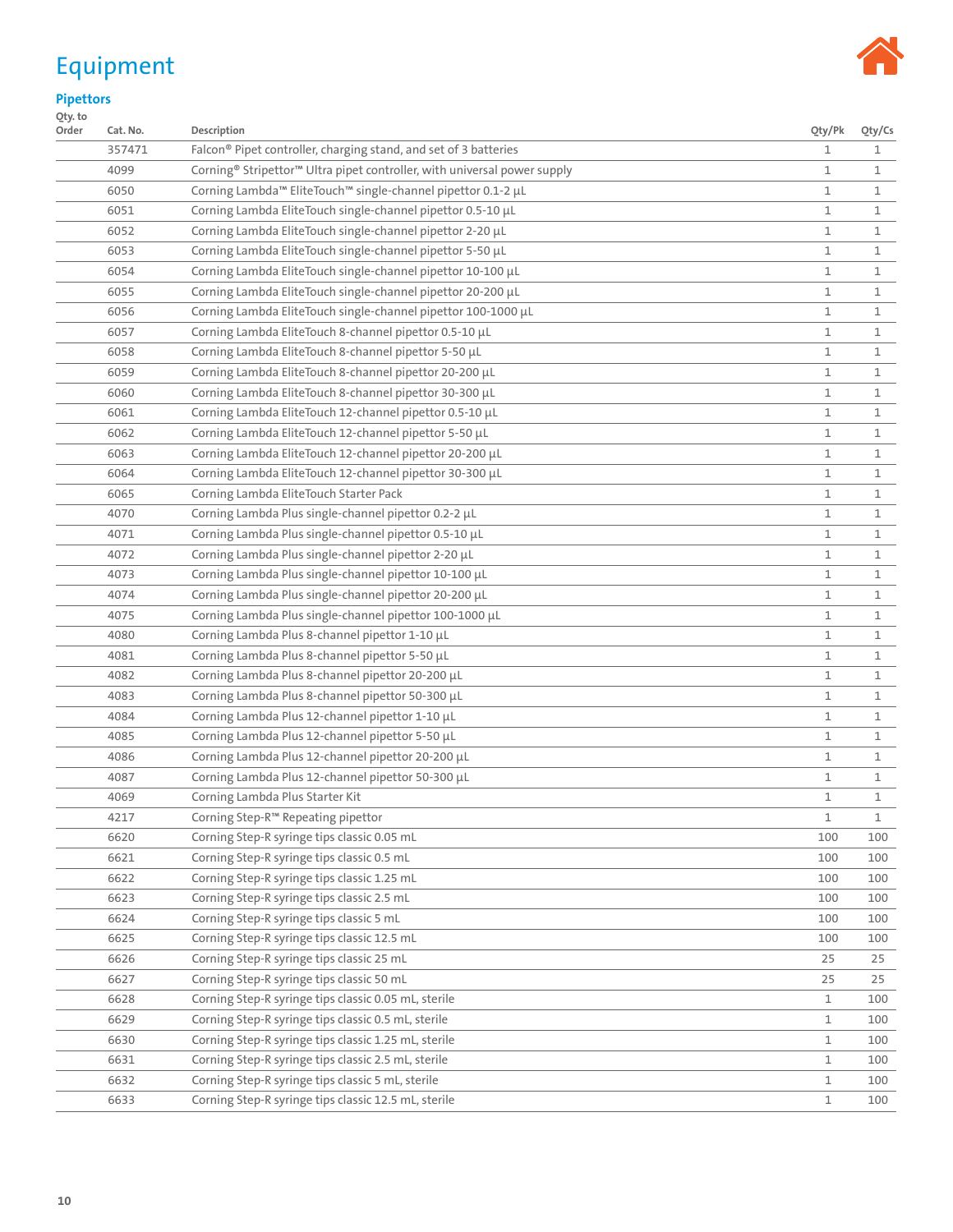# Equipment (Continued)



| Qty. to<br>Order | Cat. No.                  | Description                                                                                | Qty/Pk       | Qty/Cs       |
|------------------|---------------------------|--------------------------------------------------------------------------------------------|--------------|--------------|
|                  | 6634                      | Corning <sup>®</sup> Step-R syringe tips classic 25 mL, sterile                            | 25           | 25           |
|                  | 6635                      | Corning Step-R syringe tips classic 5.0 mL, sterile                                        | 25           | 25           |
|                  | 6636                      | Corning Step-R Repeating pipettor starter pack                                             | $\mathbf{1}$ | $\mathbf{1}$ |
|                  | $AP-2-P$                  | Axygen <sup>®</sup> Axypet <sup>®</sup> Pro 0.1-2 µL single-channel pipettor, autoclavable | 1            | 1            |
|                  | AP-10-P                   | Axygen Axypet Pro 0.5-10 µL single-channel pipettor, autoclavable                          | 1            | 1            |
|                  | $AP-2O-P$                 | Axygen Axypet Pro 2-20 µL single-channel pipettor, autoclavable                            | $\mathbf{1}$ | $\mathbf{1}$ |
|                  | AP-50-P                   | Axygen Axypet Pro 5-50 µL single-channel pipettor, autoclavable                            | $\mathbf{1}$ | $\mathbf{1}$ |
|                  | AP-100-P                  | Axygen Axypet Pro 10-100 µL single-channel pipettor, autoclavable                          | 1            | $\mathbf{1}$ |
|                  | AP-200-P                  | Axygen Axypet Pro 20-200 µL single-channel pipettor, autoclavable                          | $\mathbf{1}$ | $\mathbf{1}$ |
|                  | AP-1000-P                 | Axygen Axypet Pro 100-1000 µL single-channel pipettor, autoclavable                        | $\mathbf{1}$ | $\mathbf{1}$ |
|                  | AP-8-10-P                 | Axygen Axypet Pro 0.5-10 µL 8-channel pipettor, autoclavable                               | $\mathbf{1}$ | $\mathbf{1}$ |
|                  | AP-8-50-P                 | Axygen Axypet Pro 5-50 µL 8-channel pipettor, autoclavable                                 | $\mathbf{1}$ | $\mathbf{1}$ |
|                  | AP-8-200-P                | Axygen Axypet Pro 20-200 µL 8-channel Pipettor, autoclavable                               | 1            | 1            |
|                  | AP-8-300-P                | Axygen Axypet Pro 30-300 µL 8-channel pipettor, autoclavable                               | 1            | 1            |
|                  | AP-12-10-P                | Axygen Axypet Pro 0.5-10 µL 12-channel pipettor, autoclavable                              | $\mathbf{1}$ | $\mathbf{1}$ |
|                  | AP-12-50-P                | Axygen Axypet Pro 5-50 µL 12-channel pipettor, autoclavable                                | 1            | 1            |
|                  | AP-12-200-P               | Axygen Axypet Pro 20-200 µL 12-channel pipettor, autoclavable                              | $\mathbf{1}$ | 1            |
|                  | AP-12-300-P               | Axygen Axypet Pro 30-300 µL 12-channel pipettor, autoclavable                              | $\mathbf{1}$ | $\mathbf{1}$ |
|                  | AP-STR-KIT-P              | Axygen Axypet Pro Pipettors starter kit                                                    | $\mathbf{1}$ | $\mathbf{1}$ |
|                  | <b>Benchtop Equipment</b> |                                                                                            |              |              |
|                  | 6770                      | Corning LSE™ Mini microcentrifuge, 100-240V                                                | $\mathbf{1}$ | 1            |
|                  | 6765-HS                   | Corning LSE High speed microcentrifuge                                                     | $\mathbf{1}$ | $\mathbf{1}$ |
|                  | 6775                      | Corning LSE Vortex mixer with standard tube head, 120V (other accessories sold separately) | 1            | 1            |
|                  | 6720                      | Corning LSE Nutating mixer, 120V                                                           | 1            | 1            |
|                  | PLATESPINNER-120          | Axygen Mini Plate Spinner Centrifuge                                                       | $\mathbf{1}$ | $\mathbf{1}$ |
|                  |                           |                                                                                            |              |              |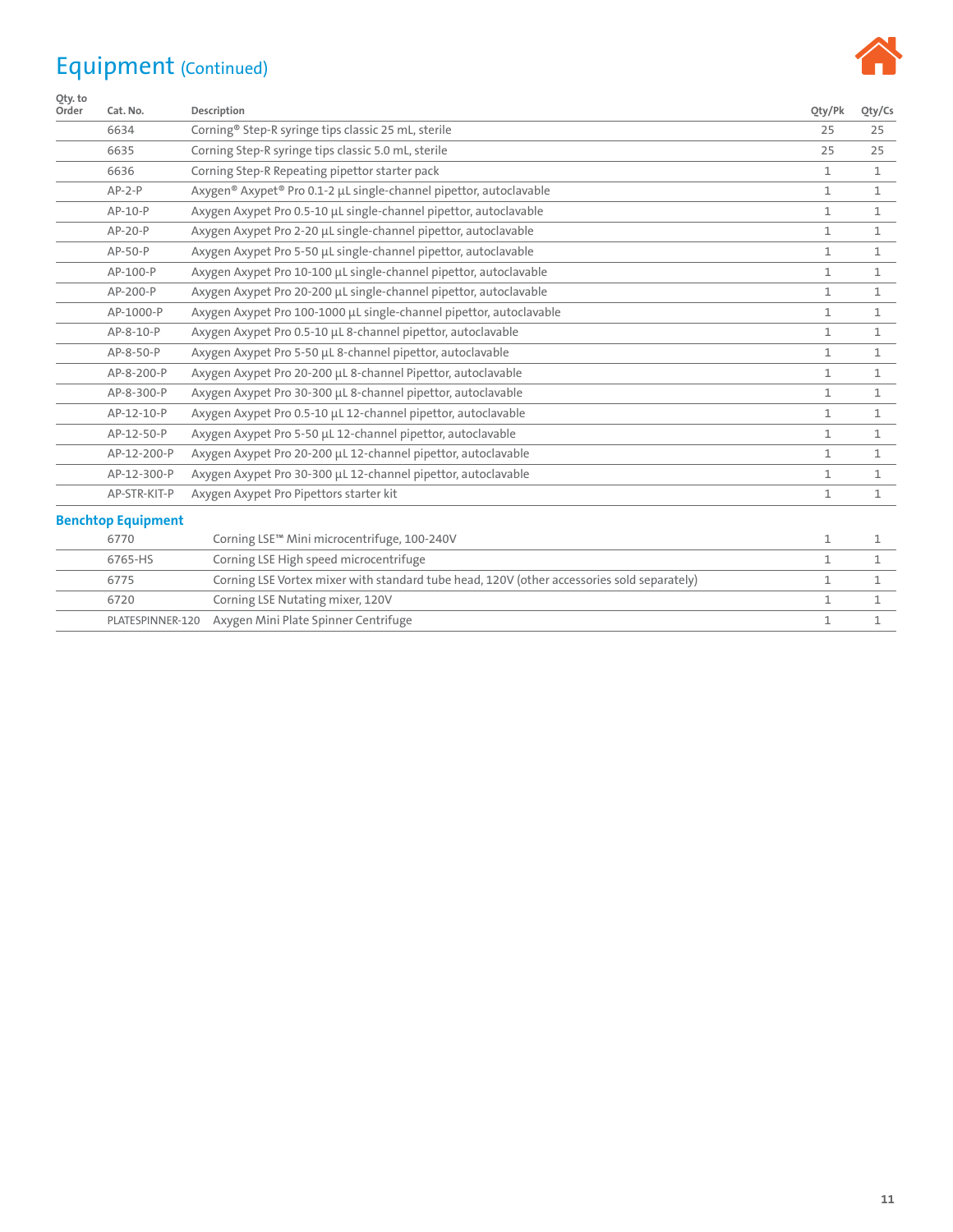### <span id="page-11-0"></span>Microbiology



#### **Storage Bottles**

| Qty. to<br>Order | Cat. No.   | Description                                                                                                        | Qty/Pk                            | Qty/Cs |
|------------------|------------|--------------------------------------------------------------------------------------------------------------------|-----------------------------------|--------|
|                  | 431729     | Corning <sup>®</sup> 30 mL octagonal PET storage bottles with 31.7 mm screw caps, sterile                          | 24                                | 120    |
|                  | 431730     | Corning 60 mL octagonal PET storage bottles with 18 mm screw caps, sterile                                         | 24                                | 96     |
|                  | 431731     | Corning 125 mL octagonal PET storage bottles with 31.7 mm screw caps, sterile                                      | 24                                | 48     |
|                  | 431732     | Corning 250 mL octagonal PET storage bottles with 31.7 mm screw caps, sterile                                      | 24                                | 48     |
|                  | 431733     | Corning 500 mL octagonal PET storage bottles with 31.7 mm screw caps, sterile                                      | 12                                | 24     |
|                  | 431734     | Corning 1L octagonal PET storage bottles with 31.7 mm screw caps, sterile                                          | 12                                | 24     |
|                  | 431430     | Corning 150 mL square PC storage bottles with 45 mm cap, individually wrapped                                      | 12                                | 24     |
|                  | 431431     | Corning 250 mL square PC storage bottles with 45 mm caps                                                           | 12                                | 24     |
|                  | 431432     | Corning 500 mL square PC storage bottles with 45 mm caps                                                           | 12                                | 24     |
|                  | 431433     | Corning 1L square PC storage bottles with 45 mm caps                                                               | 12                                | 24     |
|                  | 431530     | Corning 125 mL square PET storage bottles with 45 mm caps                                                          | 12                                | 24     |
|                  | 431531     | Corning 250 mL square PET storage bottles with 45 mm caps                                                          | 12                                | 24     |
|                  | 431532     | Corning 500 mL square PET storage bottles with 45 mm caps                                                          | 12                                | 24     |
|                  | 431533     | Corning 1L square PET storage bottles with 45 mm caps                                                              | 12                                | 24     |
|                  | 430281     | Corning 250 mL easy grip PS storage bottles with 45 mm caps                                                        | 2                                 | 24     |
|                  | 430282     | Corning 500 mL easy grip PS storage bottles with 45 mm caps                                                        | 2                                 | 24     |
|                  | 430518     | Corning 1L easy grip PS storage bottles with 45 mm caps                                                            | 2                                 | 24     |
|                  | 431175     | Corning 150 mL easy grip PS storage bottles with 45 mm caps                                                        | 2                                 | 24     |
|                  | LC150A-05  | Corning Gosselin™ square HDPE storage bottle, 150 mL, 37 mm red cap with wad, assembled, sterile                   | 300                               | 300    |
|                  | LC250-06   | Corning Gosselin square HDPE storage bottle, 250 mL, graduated, 37 mm red cap with wad, assembled, sterile         | 210                               | 210    |
|                  | LC500-11   | Corning Gosselin square HDPE storage bottle, 500 mL, graduated, 58 mm red cap with shaped seal, assembled, sterile | 175                               | 175    |
|                  | LC1000-13  | Corning Gosselin square HDPE storage bottle, 1L, graduated, 58 mm red cap with wad, assembled, sterile             | 90                                | 90     |
|                  | LC2000-03  | Corning Gosselin square HDPE storage bottle, 2L, graduated, 58 mm red cap with Seal, assembled, sterile            | 50                                | 50     |
|                  | LC2500A-07 | Corning Gosselin square HDPE storage bottle, 2.5L, graduated, 77 mm white cap with wad, assembled, sterile         | 35                                | 35     |
|                  | LR50A-18   | Corning Gosselin round HDPE storage bottle, 50 mL, 27 mm red cap with wad, assembled, sterile                      | $\overline{\phantom{0}}$          | 600    |
|                  | LR100-12   | Corning Gosselin round HDPE storage bottle, 100 mL, 37 mm red cap with wad, assembled, sterile                     | $\overbrace{\phantom{123221111}}$ | 335    |
|                  | LR150A-14  | Corning Gosselin round HDPE storage bottle, 150 mL, 37 mm red cap with wad, assembled, sterile                     |                                   | 250    |
|                  | LR250-09   | Corning Gosselin round HDPE storage bottle, 250 mL, 37 mm red cap with wad, assembled, sterile                     | $\overline{\phantom{m}}$          | 145    |
|                  | LR500-04   | Corning Gosselin round HDPE storage bottle, 500 mL, 58 mm red cap with wad, assembled, sterile                     | $\qquad \qquad -$                 | 140    |
|                  | LR1000-08  | Corning Gosselin round HDPE storage bottle, 1L, 58 mm red cap with wad, assembled, sterile                         | $\overline{\phantom{0}}$          | 68     |
|                  |            | <b>Petri Dishes, Inoculating Loops, and Spreaders</b>                                                              |                                   |        |
|                  | SB93-101   | Corning Gosselin 100 x 15 mm Petri dish, PS, 90 mm diam, double bag, aseptic                                       | 33                                | 825    |
|                  | BP94A-01   | Corning Gosselin 100 x 15 mm slippable Petri dish, sterile                                                         | 25                                | 500    |
|                  | BP94S-01   | Corning Gosselin 100 x 15 mm stackable Petri dish, sterile                                                         | 25                                | 500    |
|                  | OS10-02    | Corning Gosselin Inoculating loop, 10 µL, needle end, blue PS, sterile                                             | 3,000                             | 9,000  |
|                  | ETAR-01    | Corning Gosselin Spreader, L form with curved end, PS, 148 mm, sterile                                             | 1,000                             | 5,000  |
|                  | 351006     | Falcon® 50 x 9 mm not TC-treated tight-fit lid style bacteriological Petri dish, sterile                           | 20                                | 500    |
|                  | 351007     | Falcon 60 x 15 mm not TC-treated bacteriological Petri dish                                                        | 20                                | 500    |
|                  | 351008     | Falcon 35 x 10 mm not TC-treated easy grip style bacteriological Petri dish, sterile                               | 20                                | 500    |
|                  | 351029     | Falcon 100 x 15 mm not TC-treated bacteriological Petri dish, sterile                                              | 20                                | 500    |
|                  | 351058     | Falcon 150 x 15 mm not TC-treated bacteriological Petri dish, sterile                                              | 10                                | 100    |